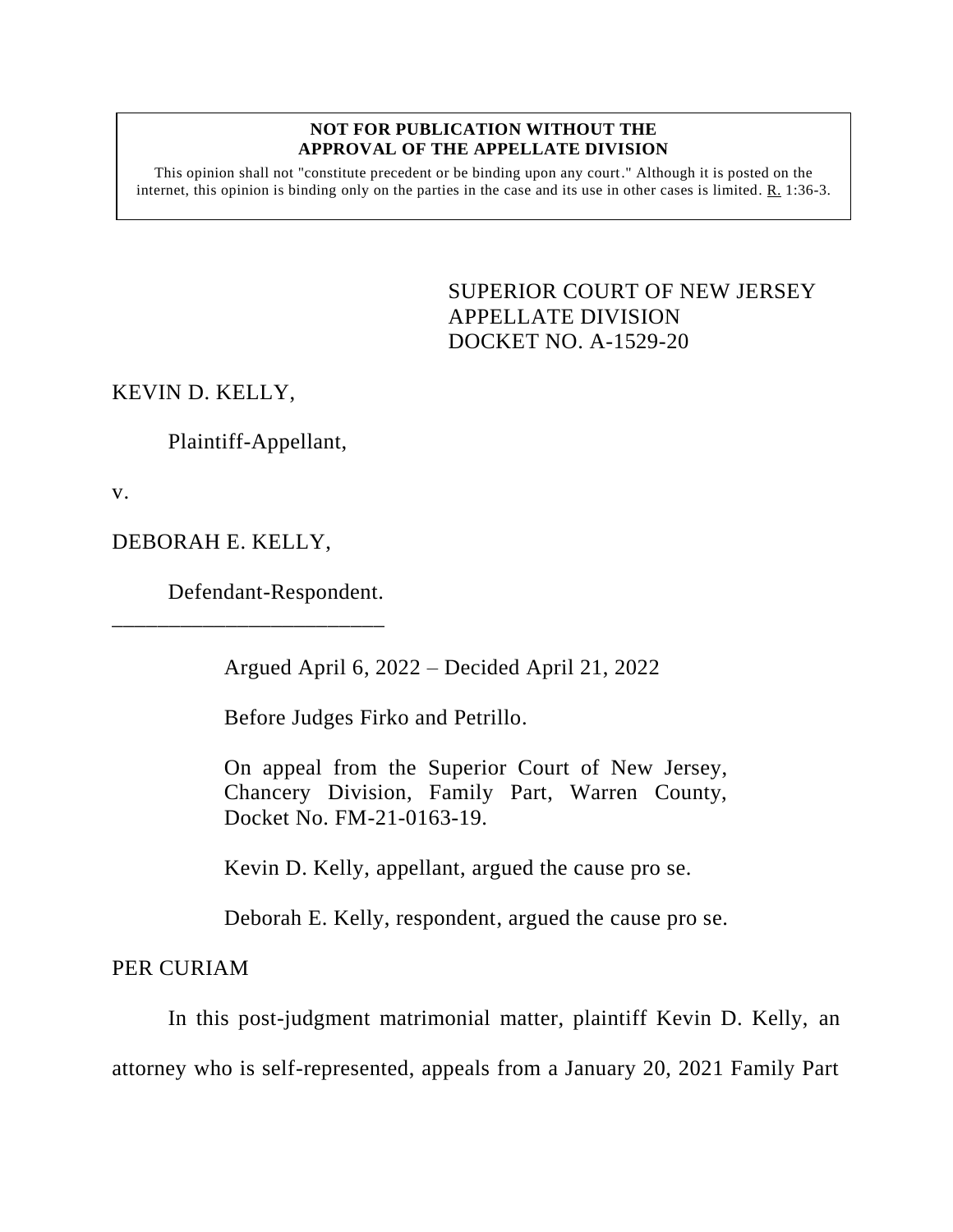order entered by Judge Robert A. Ballard. Judge Ballard denied plaintiff's motion seeking relief from orders entered on October 15, 2018 and March 27, 2020, pursuant to Rules 4:50-1(f) and 1:1-2. The October 15, 2018 order, entered by Judge Haekyoung Suh, compelled plaintiff to satisfy his support obligations as set forth in the parties' final judgment of divorce confirming arbitration award (FJOD) and placed him on a single missed payment bench warrant status. On March 27, 2020, Judge Suh entered an order compelling plaintiff to reimburse defendant Deborah E. Kelly relative to a judgment levied against her bank account due to his failure to make payments related to their former joint marital Newton Commons Townhouse (Townhouse). On April 20, 2020, plaintiff filed a motion to stay the March 27, 2020 order and to vacate the bench warrant provisions contained in the October 15, 2018 and March 27, 2020 orders, which Judge Suh denied on May 22, 2020. For the reasons that follow, we affirm.

## I.

The parties are familiar with the procedural history and facts of this case, and therefore, they will not be repeated in detail here.<sup>1</sup> We briefly summarize

<sup>&</sup>lt;sup>1</sup> The initial chronology is set forth in this court's unpublished opinion entered on October 17, 2016, in which we affirmed the Family Part's order enforcing the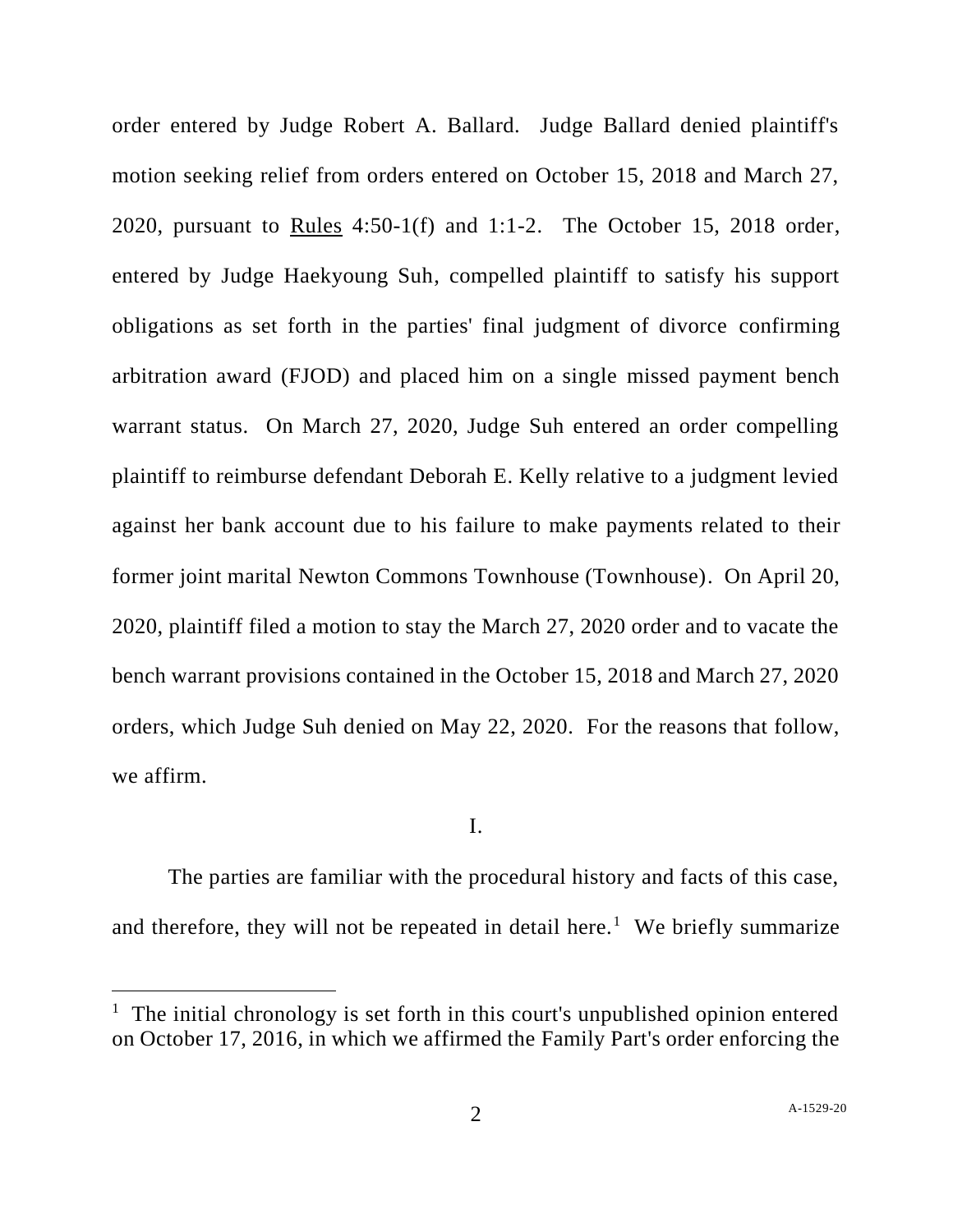the facts pertinent to this appeal from the record. The parties were married in 1987 and have five children who are now emancipated. In 2010, plaintiff filed a complaint for divorce. The parties consented to binding arbitration to resolve their outstanding issues. On October 7, 2015, the arbitrator rendered a final decision and award, which ultimately was incorporated into the FJOD on October 27, 2017.<sup>2</sup> Plaintiff was ordered to pay defendant limited duration alimony of \$3,000 per month plus \$400 per month towards arrearages until satisfied in full. Alimony was to be paid for a term of ten years and was to be paid until expiration of the term, death of either party, remarriage of defendant or her cohabitation "as defined by the [c]ourts of the State of New Jersey at that time, whichever occurs first."

In addition, plaintiff was ordered to pay child support for two of the children, who were unemancipated at the time, in the sum of \$286 per week as calculated in accordance with the child support guidelines worksheet. Child support was subject to modification when the two children were in college and

parties' voluntary agreement to binding arbitration. See Kelly v. Kelly (Kelly I), Docket No. A-2637-14 (App. Div. Oct. 17, 2016). We incorporate, by reference, the facts stated in our prior opinion.

<sup>&</sup>lt;sup>2</sup> We affirmed the validity of the parties' agreement to refer their matrimonial issues to binding arbitration. See Kelly I, slip op. at 4.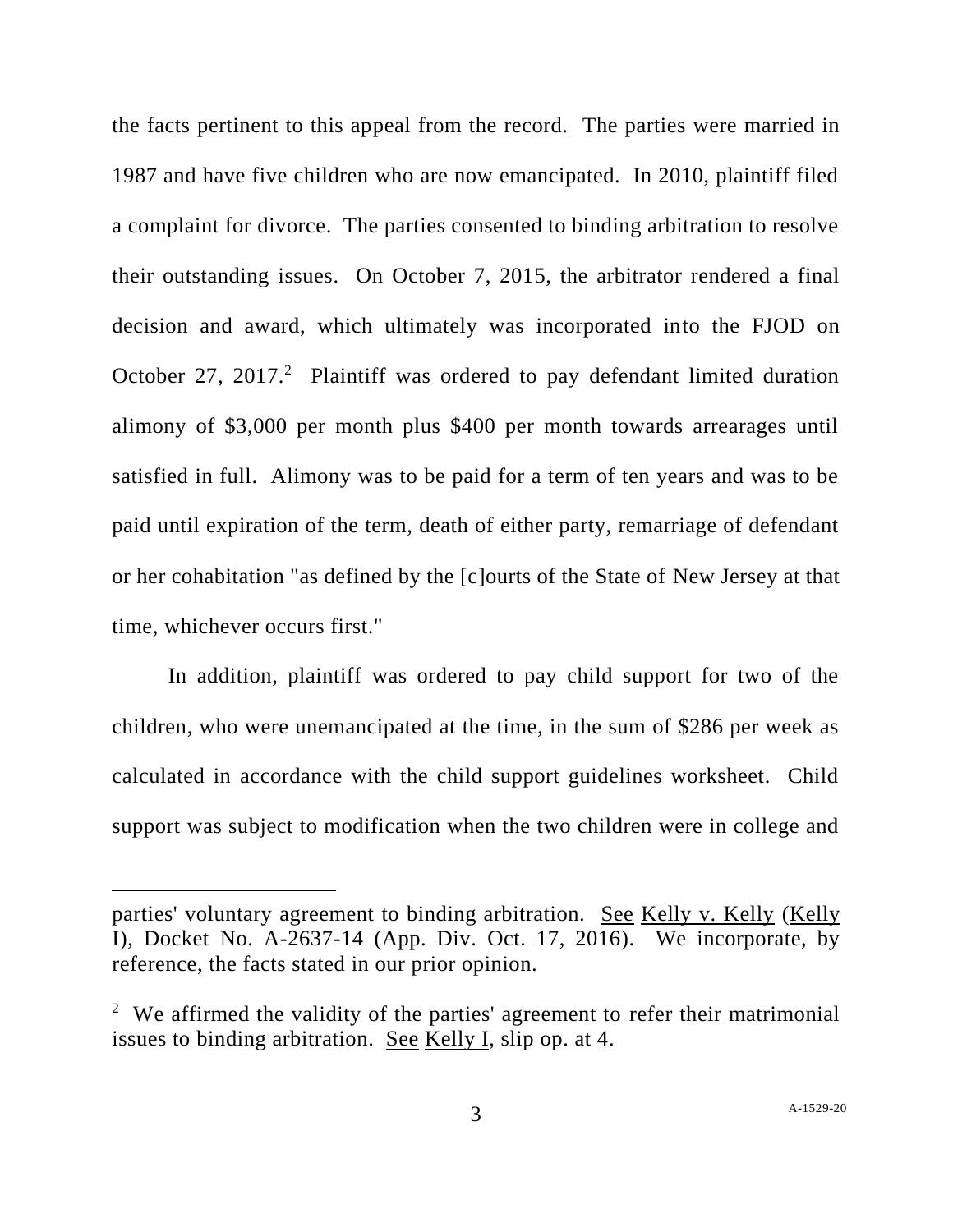was to be paid through the probation department until their emancipation. The FJOD also addressed equitable distribution and ordered plaintiff to "provide life insurance on his life in the amount of  $$100,000$ . naming the two  $(2)$ unemancipated children . . . as beneficiaries until they became emancipated." No life insurance was ordered to secure alimony payments.

Two months later on December 13, 2017, plaintiff filed a third-party complaint against defendant in the Law Division alleging "the subject matter of this litigation was not decided by the [a]rbitration [o]rder or [FJOD]."<sup>3</sup> On January 23, 2018, defendant filed an answer to the third-party complaint, and the matter was referred to non-binding arbitration on June 14, 2018. After the arbitration was unsuccessful, a settlement conference was conducted on November 2, 2018, but the matter was not resolved. On December 19, 2018, the Law Division judge issued an order, which: (1) granted defendant's motion for summary judgment and dismissed plaintiff's third-party complaint with prejudice; and (2) granted defendant's motion to deem the third-party complaint

<sup>3</sup> On June 30, 2017, the State of New Jersey Higher Education Student Assistance Authority filed an eighteen-count complaint against plaintiff "seeking [j]udgment of \$222,350.66 plus interest and attorneys' fees for nine student loans . . . . spent for the college education of [plaintiff]'s [two] oldest children." See N.J. Higher Educ. Student Assistance Auth. v. Kelly, No. WRN-L-0311-18. This case is ongoing.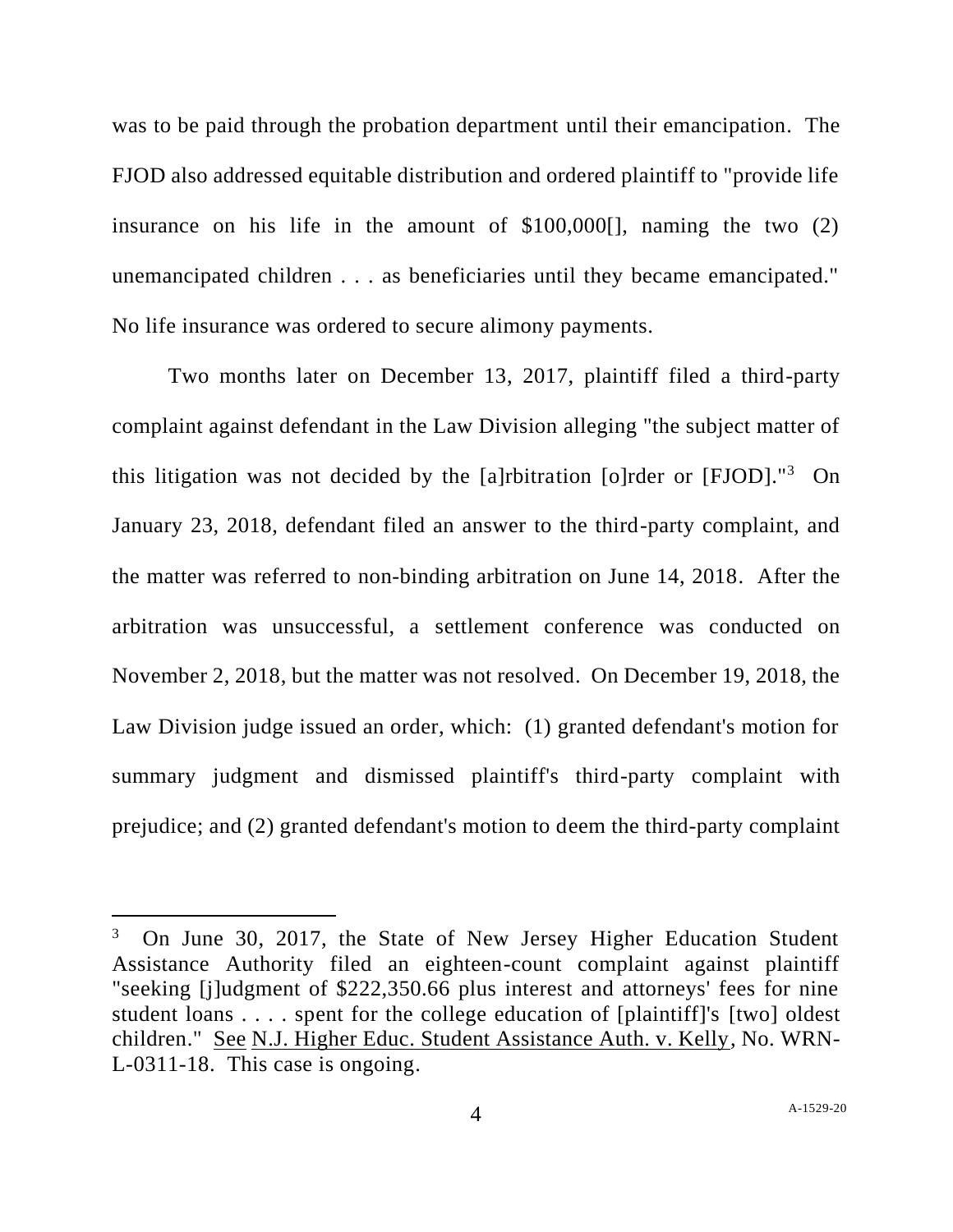frivolous. Consequently, plaintiff was sanctioned in the amount of \$3,000 for filing the frivolous third-party complaint against defendant.

On December 13, 2017, the Sussex County Probation Department issued a bench warrant for plaintiff's arrest for non-payment of support. In response, plaintiff filed an emergent application to vacate the arrest warrant. On January 2, 2018, Judge Noah Franzblau vacated plaintiff's bench warrant based on his pending appeal. On April 26, 2018, Judge Ralph Amirata ordered plaintiff to immediately pay the sum of \$2,976 towards child support arrearages which dated back to January 2018, otherwise a bench warrant would issue for his arrest. On June 6, 2018, defendant filed a motion to enforce the FJOD claiming plaintiff was in arrearages for child support and alimony in excess of \$117,000. Plaintiff opposed defendant's motion for enforcement and requested a stay of the proceedings because the issues related to the October 7, 2015 arbitration order and decision were pending appeal.

On October 15, 2018, Judge Suh issued an order<sup>4</sup> denying plaintiff's application to stay enforcement of the FJOD pending appeal and granted

<sup>&</sup>lt;sup>4</sup> Defendant's June 6, 2018 enforcement action was initially filed with the Sussex County Family Part. On July 1, 2018, however, plaintiff was appointed to the position of Sussex County Counsel, and the case was transferred to Warren County. An enforcement hearing was conducted on August 9, 2018, and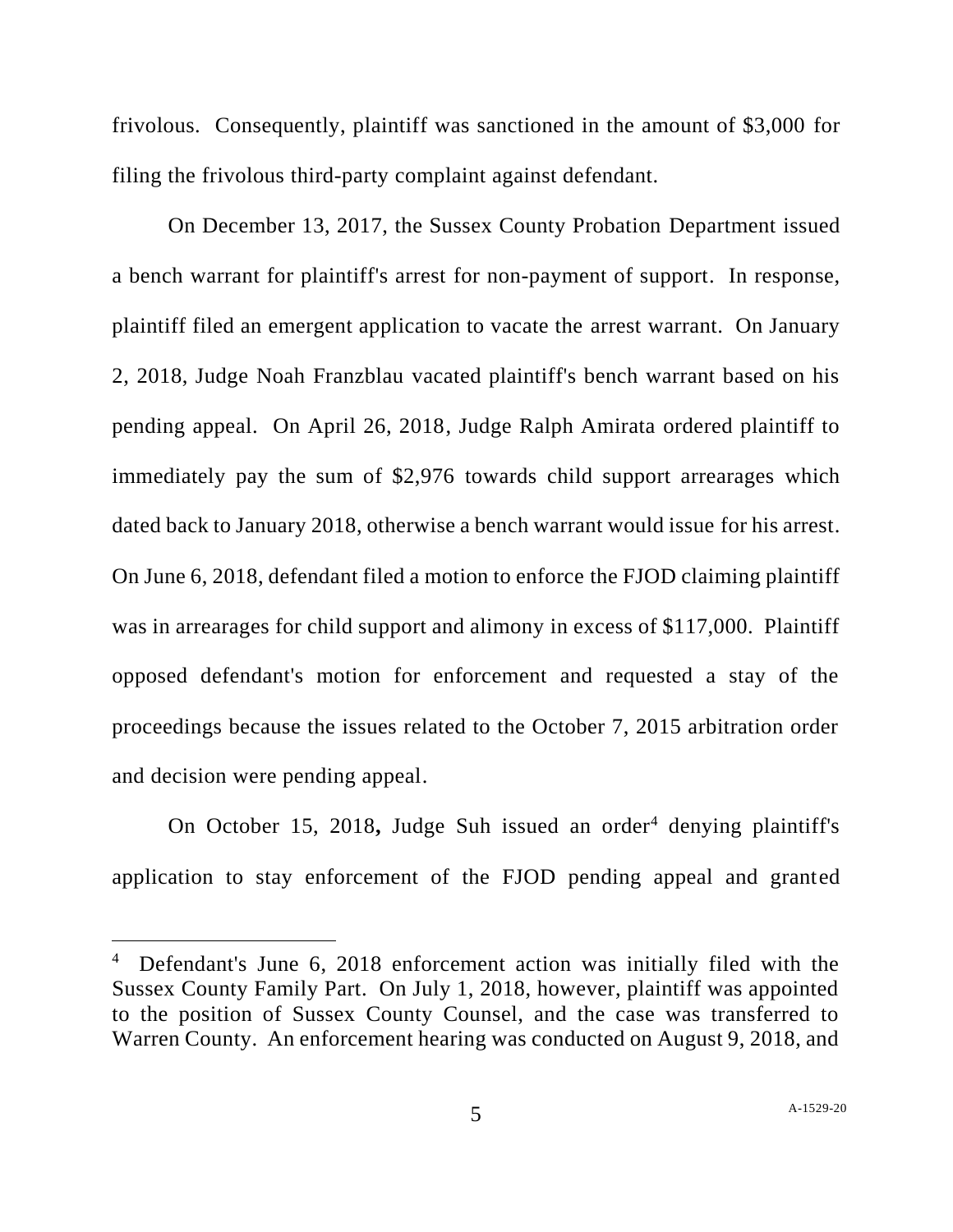defendant's motion to compel enforcement. Relevant to the current appeal, Judge Suh based her decision on a calculation of plaintiff's total net yearly income based, in part, on his part-time employment as Sussex County Counsel, for which he netted \$149,812 per year. When combined with plaintiff's claimed net annual income of \$53,646, his total net yearly income equated to \$203,458. Even paying the yearly expenses and alimony obligation, Judge Suh found "plaintiff will enjoy a surplus of \$89,026."

Therefore, the judge denied plaintiff's application to modify enforcement of his financial obligations pending appeal. Judge Suh ordered plaintiff to continue paying \$295 per week for his child support obligation and \$3,000 per month for base alimony, plus \$400 per month towards alimony arrears. Plaintiff was placed on a single missed payment bench warrant status. The record shows

a prior Warren County Family Part judge "ordered plaintiff to make a lump sum payment of \$800" on August 31, 2018. The matter was subsequently transferred to Judge Suh.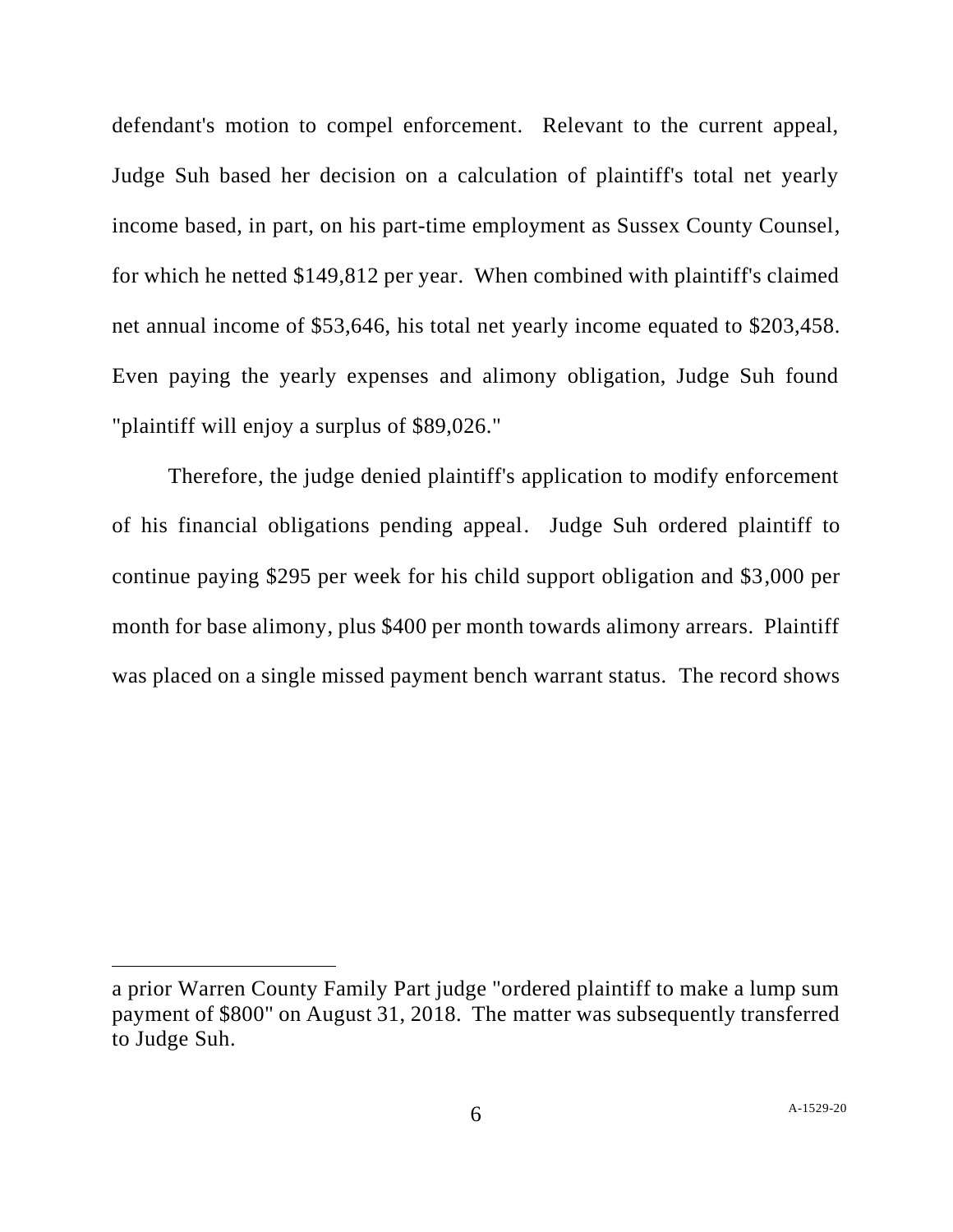plaintiff did not file a motion for reconsideration,<sup>5</sup> notice of appeal, $6$  or a motion for relief based upon mistake<sup>7</sup> relative to Judge Suh's calculation of his income.

The October 15, 2018 order also denied, without prejudice, defendant's request to compel plaintiff to obtain and maintain a \$250,000 life insurance policy naming her as beneficiary until he satisfied all of his financial obligations under the FJOD. However, on July 19, 2019, Judge Suh issued an order granting defendant's renewed motion to compel plaintiff to obtain and maintain a life insurance policy naming her as beneficiary in response to his continued "failure to comply with the FJOD." During oral argument, plaintiff stated he has not obtained a life insurance policy as ordered because he is uninsurable. And, the order required "plaintiff to pay defendant \$2,474 each month, in addition to his

<sup>&</sup>lt;sup>5</sup> Rule 4:49-2 provides a motion for "reconsideration seeking to alter or amend  $a[n]$ ... order shall be served no later than [twenty] days after service of the" order. (Emphasis added). "The motion shall state with specificity the basis on which it is made, including a statement of the matters or controlling decisions which counsel believes the court has overlooked or as to which it has erred . . . . " Ibid.

 $6 \text{ Rule } 2:4-1(a)$  requires an appeal of a final order to "be filed within [forty-five] days of their entry." (Emphasis added).

<sup>&</sup>lt;sup>7</sup> Rule 4:50-1(a) permits relief from an "order if there has been a mistake." DiPietro v. DiPietro, 193 N.J. Super. 533, 539 (App. Div. 1984). "A motion for such relief must be made within one year after entry of the judgment." Ibid. (citing R. 4:50-2).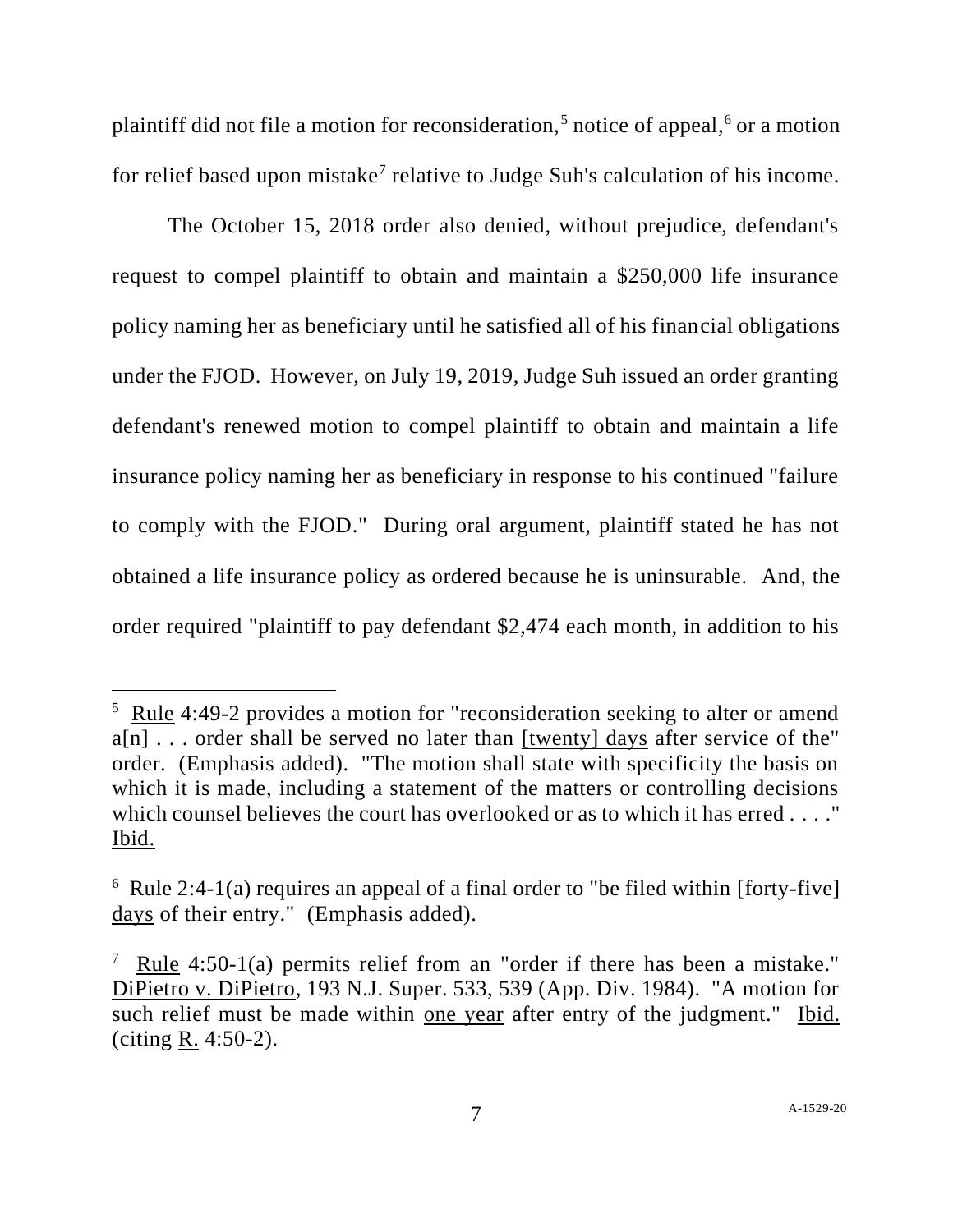other financial obligations, until he obtain[ed] such a policy."<sup>8</sup> The July 19, 2019 order also "directed [p]laintiff to ensure [d]efendant was not liable for any outstanding judgments arising out of the" Townhouse, pursuant to the FJOD, which required him to indemnify and hold her harmless from same.

On March 27, 2020, in response to plaintiff's failure to indemnify defendant, Judge Suh issued an order compelling plaintiff to pay defendant \$12,598 in satisfaction of a judgment levied against her bank account arising out of defaults of payments and fees related to the Townhouse. The order required plaintiff to provide proof of payment by April 27, 2020, otherwise a bench warrant would issue. On April 20, 2020, plaintiff filed a motion to stay the March 27, 2020 order and vacate the two bench warrant provisions set forth in the October 15, 2018 and March 27, 2020 orders. Judge Suh denied plaintiff's motion on May 22, 2020.

The matter was subsequently transferred to Judge Ballard. On September 14, 2020, Judge Ballard issued an order denying plaintiff's motion to reconsider

<sup>&</sup>lt;sup>8</sup> On November 15, 2019, Judge Suh issued another order compelling plaintiff to either: (1) furnish proof of a life insurance policy in compliance with the July 19, 2019 order; or (2) "pay the monthly sanction in the amount of \$2,474," which at the time had accrued to the amount of \$7,422 and would "continue to accrue monthly until [plaintiff] complie[d] with the July 19, 2019 order."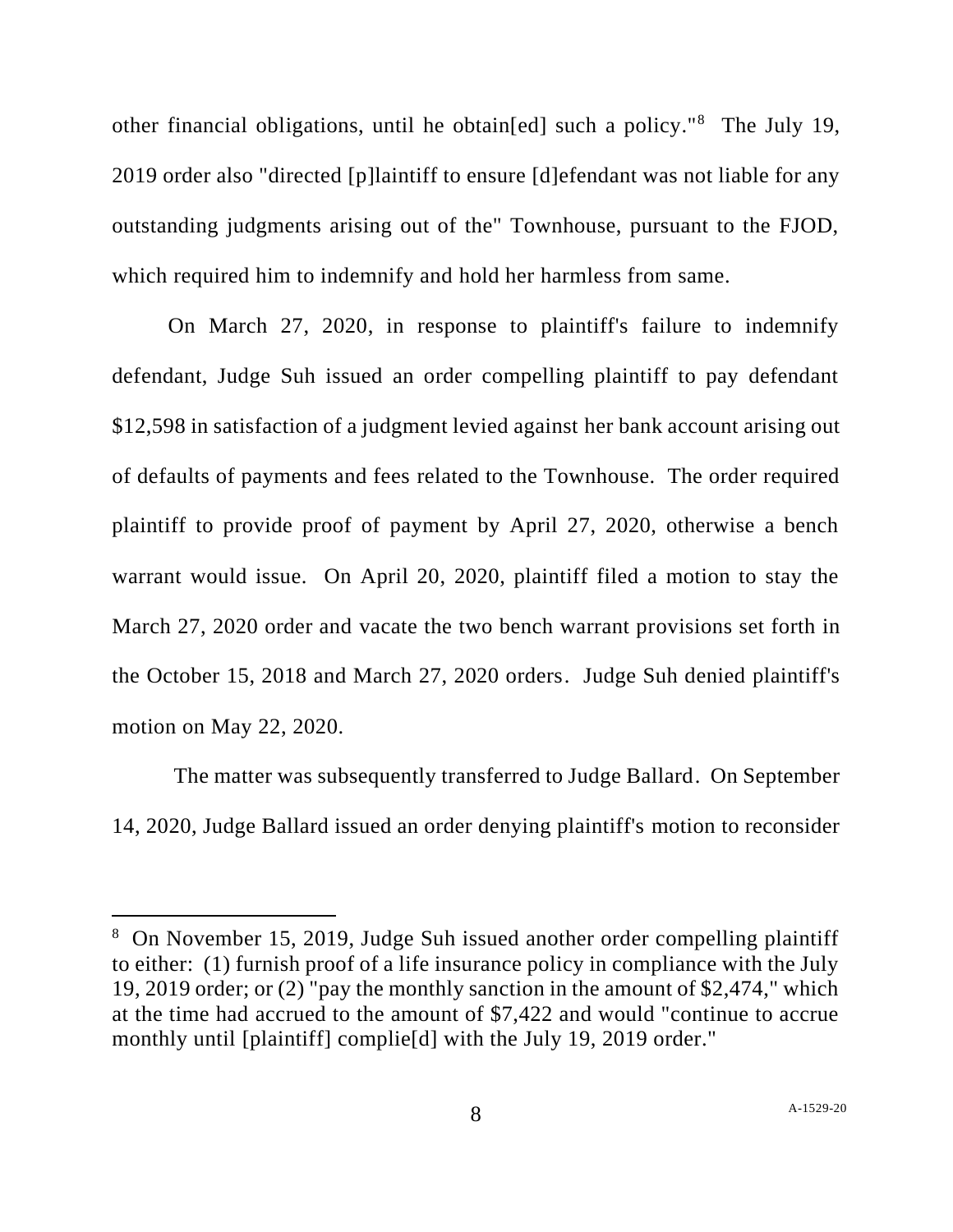the October 15, 2018 and March 27, 2020 orders. Even giving plaintiff the benefit of the doubt as to the timeliness of his motion for reconsideration, Judge Ballard found the October 15, 2018 and May 22, 2020 orders had "fully considered the matters at issue" and an ability-to pay-hearing was warranted. The ability-to-pay hearing was ultimately scheduled for January 22, 2021.

On November 23, 2020, plaintiff filed a motion seeking relief from the October 15, 2018 and March 27, 2020 orders, pursuant to Rules 4:50-1(f) and 1:1-2. Plaintiff claimed his income had been erroneously calculated by Judge Suh, and the subsequent orders entered against him were based upon her miscalculation. Defendant filed a notice of cross-motion seeking to hold plaintiff in willful violation of the orders entered on October 15, 2017, July 19, 2019, November 15, 2019, and March 27, 2020. Defendant also requested a bench warrant be issued for plaintiff's arrest. Oral argument was scheduled on January 22, 2021 at the parties' request. However, two days earlier on January 20, 2021, the parties were provided with Judge Ballard's written statement of reasons pursuant to  $\frac{\text{Rules}}{\text{1:6-2(f)}}$  and 1:7-4 and were advised by the court that an appearance was unnecessary on January 22,  $2021$ .<sup>9</sup>

<sup>&</sup>lt;sup>9</sup> In his brief, plaintiff contends Judge Ballard rendered an opinion without the benefit of oral argument or testimony from the parties. However, plaintiff did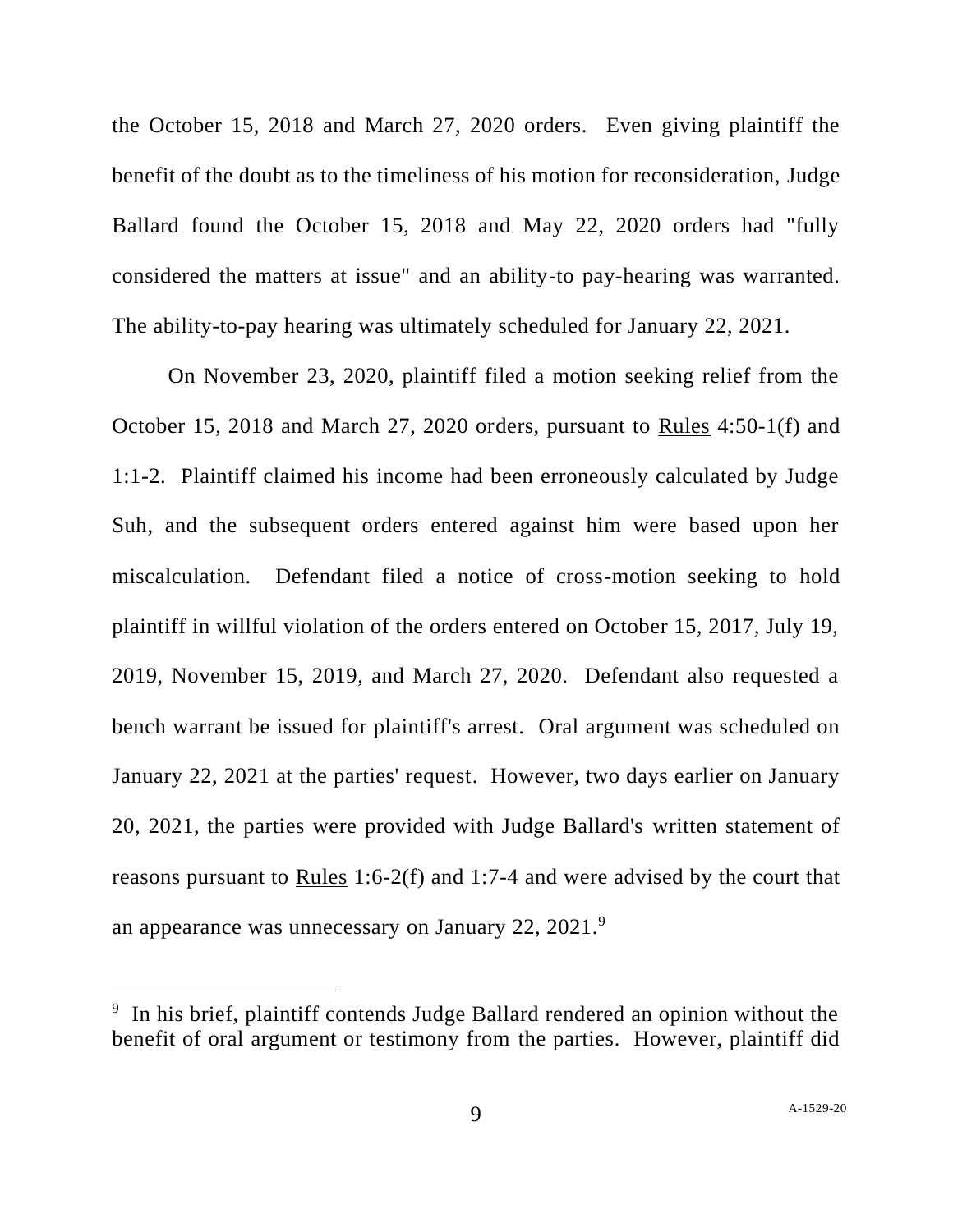In his statement of reasons, Judge Ballard highlighted the portion of Judge

Suh's October 15, 2018 order that served as the basis for plaintiff's motion:

According to plaintiff[']s [case information statement] submitted July 19, 2018, he made a net income of \$53,646 last year. During oral argument, [p]laintiff revealed he also makes about \$150/hour, working parttime for [thirty] hours a week as Sussex County Counsel. This amounts to \$234,000 per year. Pursuant to Appendix[,] [p]laintiff makes a net income of \$1,617 per week (\$234,000/52weeks=\$4,500-\$1,619=\$2,881) or \$149,812 net per year as Sussex County Counsel. Therefore, [p]laintiff stipulates to a total net yearly income of \$203,458 (\$149,812 + \$53,646).

Judge Ballard reasoned that "[t]he purpose and effect of the above paragraph was not to calculate [p]laintiff's income" but "to explain why Judge Suh denied [his] motion for a stay of enforcement of his already established alimony and child support obligations." In addition, Judge Ballard emphasized "Judge Suh's examination of [p]laintiff's financials was [done] to explain why

not brief the argument as to whether the judge was required under the law to schedule a hearing. Therefore, we deem the issue waived. See Telebright Corp. v. Dir., N.J. Div. of Tax'n, 424 N.J. Super. 384, 393 (App. Div. 2012) (deeming an issue waived when the brief includes no substantive argument with respect to the issue); Sklodowsky v. Lushis, 417 N.J. Super. 648, 657 (App. Div. 2011) (stating "[a]n issue not briefed on appeal is deemed waived"); Mid-Atl. Solar Energy Indus. Ass'n v. Christie, 418 N.J. Super. 499, 508 (App. Div. 2011) (declining to consider issue raised "without a separate point heading"); DeSoto v. Smith, 383 N.J. Super. 384, 395 n.1 (App. Div. 2006) (refusing to consider issue not set forth as a separate issue in the legal argument of the appellate brief).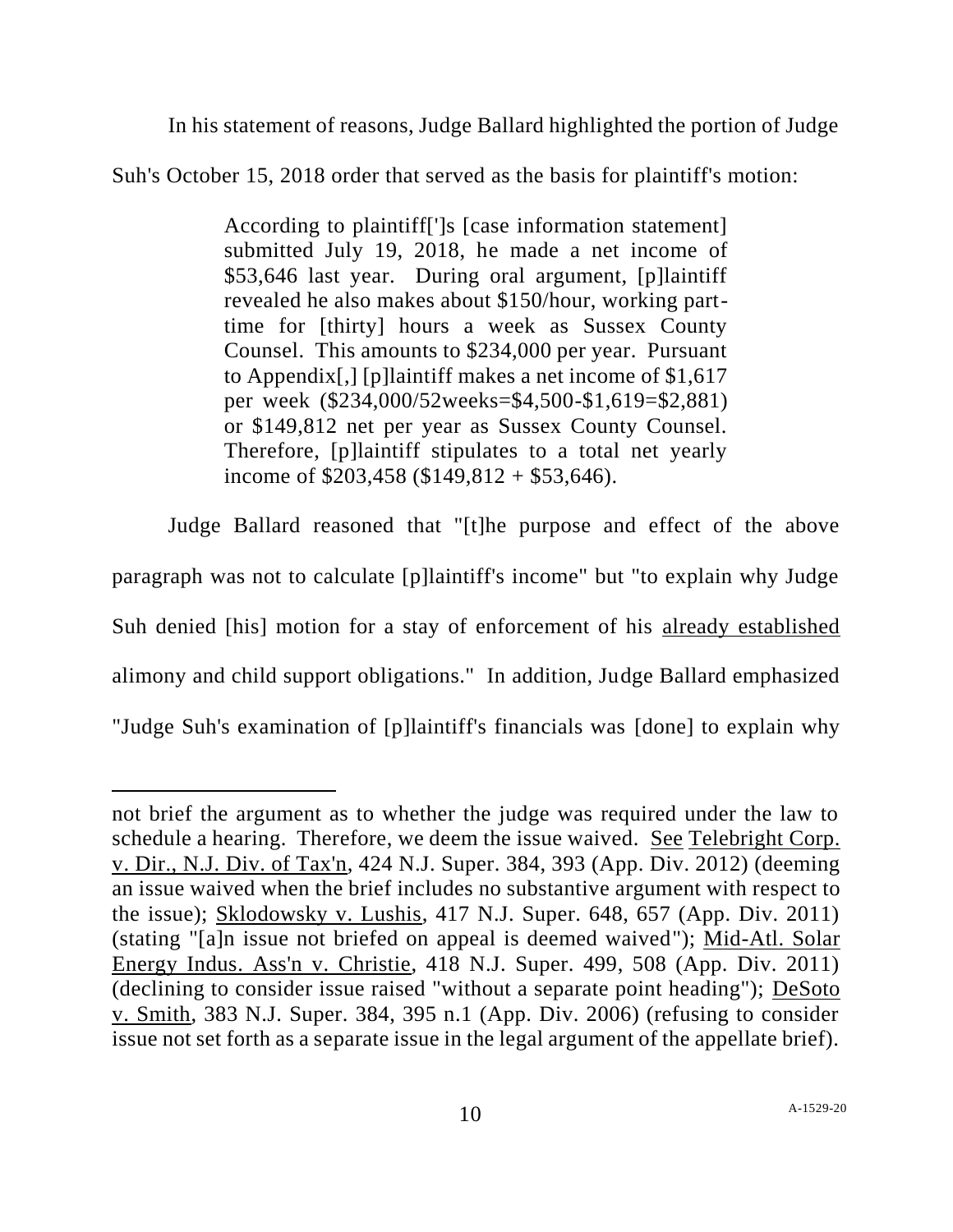the [c]ourt believed that [p]laintiff had the ability to comply with his existing obligations while waiting for a decision from the Appellate Division." Therefore, Judge Ballard found Judge Suh's "summary of [p]laintiff's financial situation" was "irrelevant to his already existing obligations."

As to the applicability of Rule 4:50-1 advanced by plaintiff, Judge Ballard concluded he "has not suffered any 'unjust result'" thereby barring invocation of the rule. The judge denied defendant's cross-motion to issue a bench warrant for plaintiff's arrest "pending the ability-to-pay hearing." This appeal followed $10$ 

Plaintiff raises the following issues on appeal:

(1) the motion judge applied the wrong standards in denying relief to plaintiff;

(2) plaintiff is entitled to relief pursuant to Rule 4:50-  $1(f);$ 

(3) plaintiff is entitled to relief pursuant to Rule 1:1-2; and

(4) proceedings upon remand must be before a different judge to preserve the appearance of a fair and unprejudiced hearing.

<sup>&</sup>lt;sup>10</sup> On February 10, 2021, plaintiff filed his notice of appeal as to the January 20, 2021 Family Part order. Plaintiff's ability-to-pay hearing was subsequently adjourned pending the outcome of the within appeal.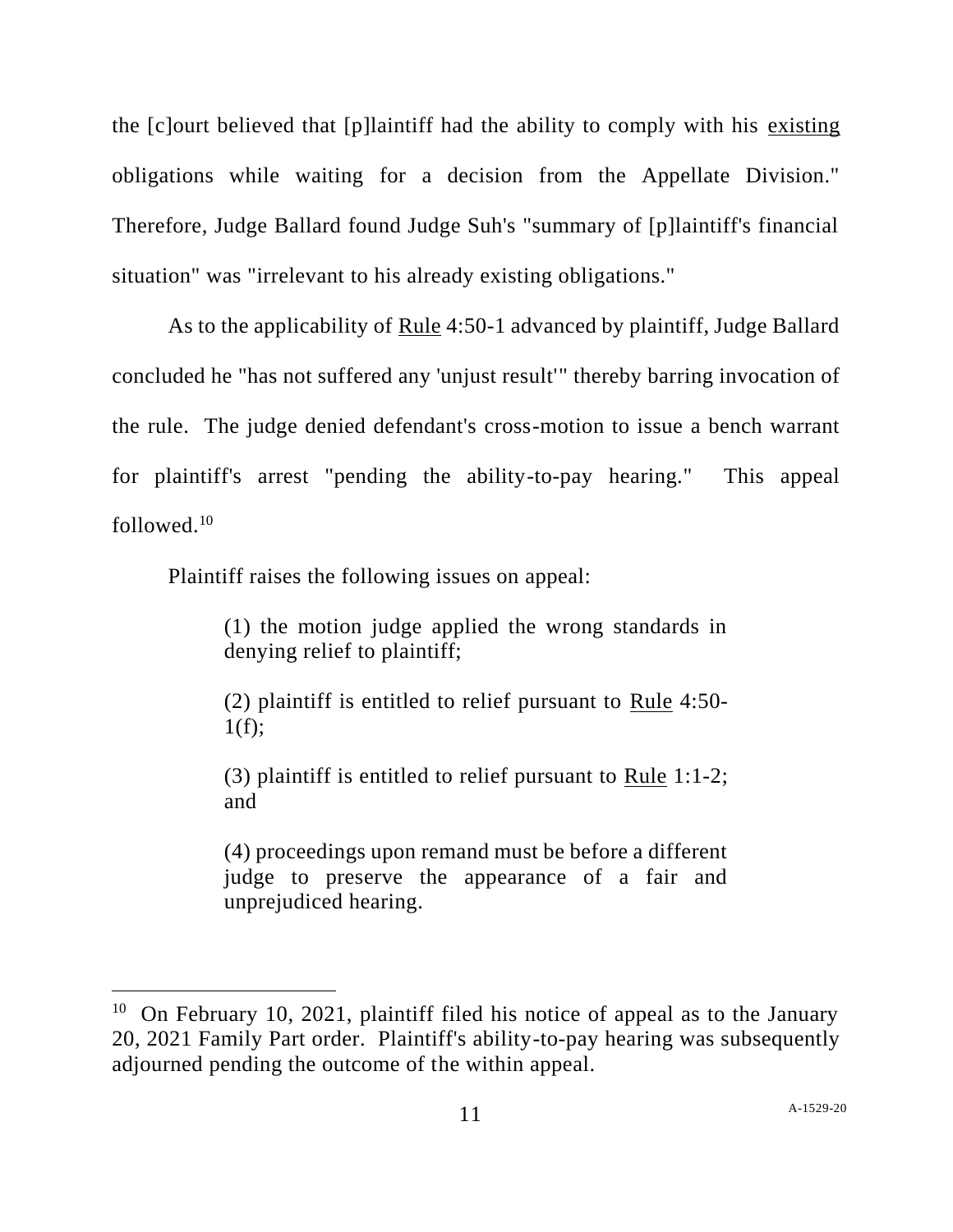Having carefully reviewed the record, we affirm primarily for the reasons expressed in the thorough statement of reasons Judge Ballard issued with the order under review. R.  $2:11(e)(1)(E)$ . We add the following remarks.

## II.

Appellate "review of Family Part orders is limited." Gormley v. Gormley, 462 N.J. Super. 433, 442 (App. Div. 2019). This court accords general "deference to Family Part judges due to their 'special jurisdiction and expertise in family [law] matters.'" Ibid. (alteration in original) (quoting Cesare v. Cesare, 154 N.J. 394, 413 (1998)). Therefore, we will uphold a Family Part judge's factfinding so long as it is "supported by adequate, substantial, credible evidence." Ibid. (quoting Cesare, 154 N.J. at 411-12). Reversal is warranted only when the Family Part judge's fact-findings "are 'so manifestly unsupported by or inconsistent with the competent, relevant and reasonably credible evidence as to offend the interests of justice.'" Ibid. (quoting Rova Farms Resort, Inc. v. Invs. Ins. Co. of Am., 65 N.J. 474, 484 (1974)); see also Lombardi v. Lombardi, 447 N.J. Super. 26, 33 (App. Div. 2016) (noting this standard applies to the Family Part's decisions regarding alimony and child support).

The judge's interpretation of law or its legal conclusions, however, are reviewed de novo. See Ricci v. Ricci, 448 N.J. Super. 546, 565 (App. Div.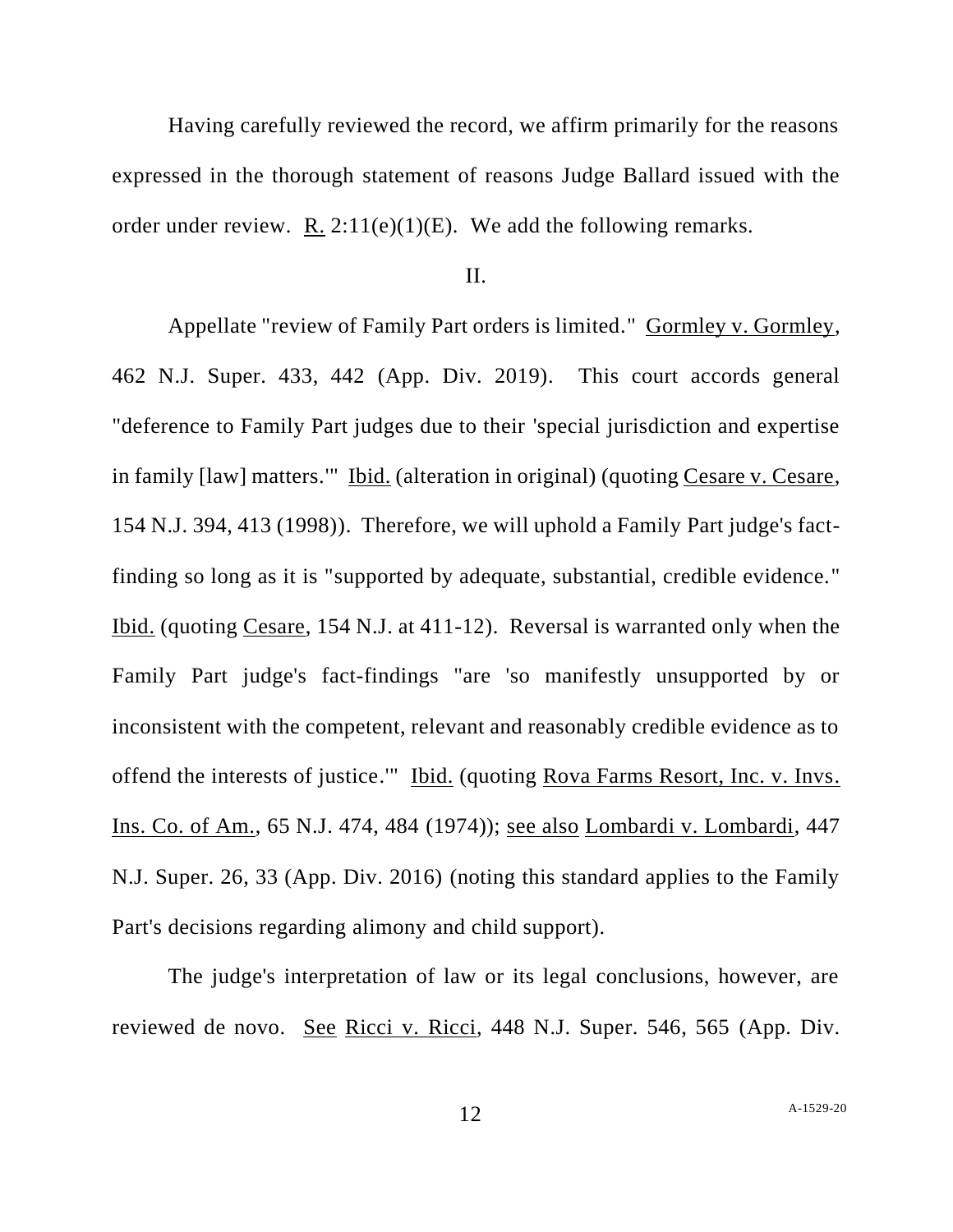2017); Spangenberg v. Kolakowski, 442 N.J. Super. 529, 535 (App. Div. 2015) (quoting Reese v. Weis, 430 N.J. Super. 552, 568 (App. Div. 2013)).

"[A] Rule 4:50-1 decision rests within 'the sound discretion of the trial court,' and [this court] will not disturb it 'absent an abuse of discretion.'" BV001 REO Blocker, LLC v. 53 W. Somerset St. Props., LLC, 467 N.J. Super. 117, 124 (App. Div. 2021) (quoting Mancini v. EDS ex rel N.J. Auto. Full Ins. Underwriting Ass'n, 132 N.J. 330, 334 (1993)). Rule 4:50-1 provides:

> On motion, with briefs, and upon such terms as are just, the court may relieve a party or the party's legal representative from a final judgment or order for the following reasons: (a) mistake, inadvertence, surprise, or excusable neglect; (b) newly discovered evidence which would probably alter the judgment or order and which by due diligence could not have been discovered in time to move for a new trial under  $R[ule]$  4:49; (c) fraud (whether heretofore denominated intrinsic or extrinsic), misrepresentation, or other misconduct of an adverse party; (d) the judgment or order is void; (e) the judgment or order has been satisfied, released or discharged, or a prior judgment or order upon which it is based has been reversed or otherwise vacated, or it is no longer equitable that the judgment or order should have prospective application; or (f) any other reason justifying relief from the operation of the judgment or order.

[Emphasis added].

"[A] motion for relief from judgment based on any one of the six specified

grounds should be granted sparingly," Pressler & Verniero, Current N.J. Court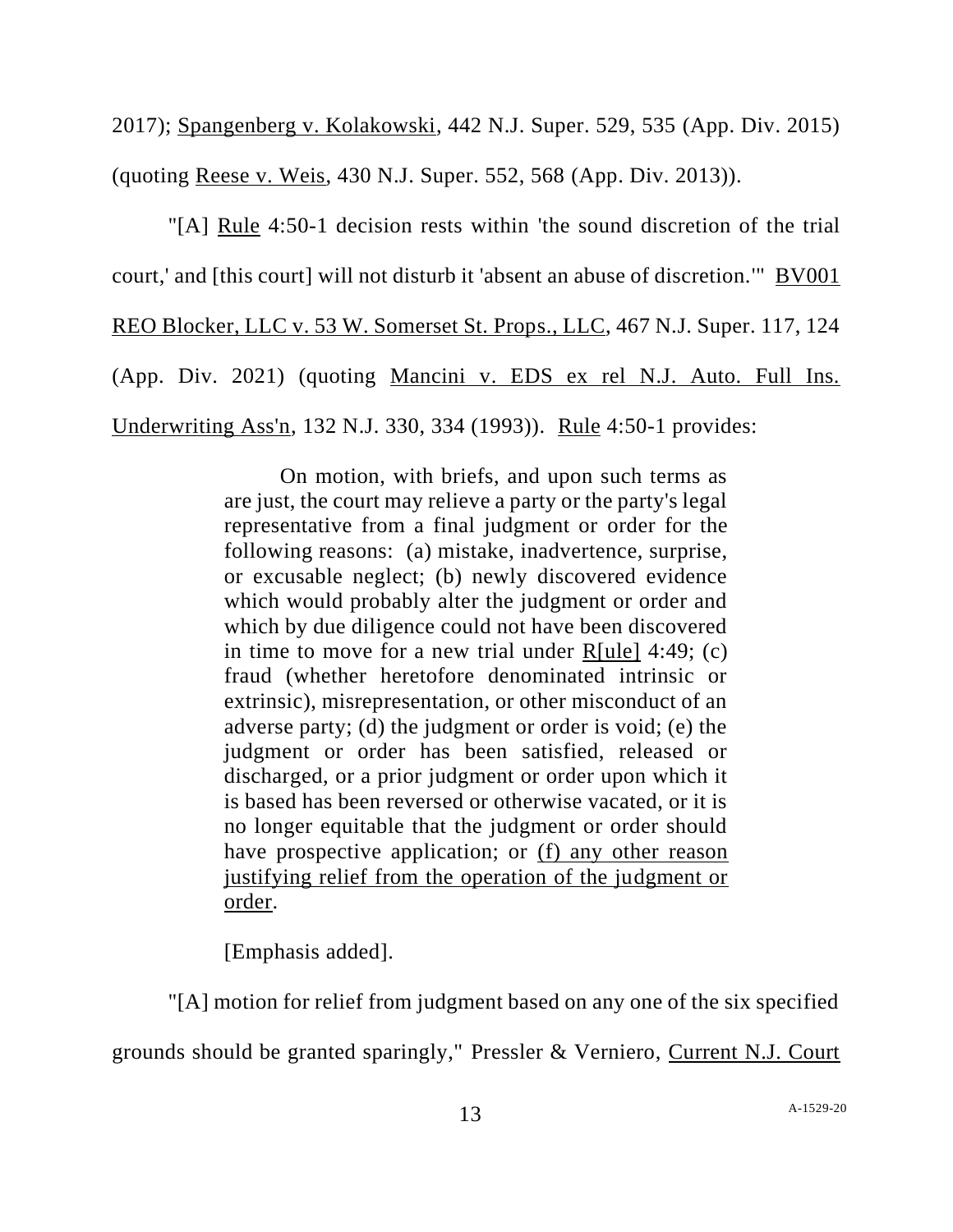Rules, cmt. 1 on R. 4:50-1 (2022); see In re G'ship of J.N.H., 172 N.J. 440, 473- 74 (2002), and "may not be used as a substitute for a timely appeal," In re Est. of Schifftner, 385 N.J. Super. 37, 43 (App. Div. 2006) (quoting Wausau Ins. Co. v. Prudential Prop. & Cas. Ins. Co., 312 N.J. Super. 516, 519 (App. Div. 1998)). "The rule applies only to final orders and judgments." Pressler, cmt. 2 on R. 4:50-1; but see Pressler, cmt. 6.1 on R. 4:50-1 (noting "[a]s a general matter, judgments and orders in family actions are covered by this rule.").

As asserted by plaintiff, Rule 4:50-1(f) "is the 'elusive catchall category'" for relief. (Quoting Pressler, 5.6.1 on R. 4:50-1). "No categorization can be made of the situations which would warrant redress under subsection (f). ... [T]he very essence of [subsection] (f) is its capacity for relief in exceptional situations. And in such exceptional cases its boundaries are as expansive as the need to achieve equity and justice." DEG, LLC v. Twp. of Fairfield, 198 N.J. 242, 269–70 (2009) (first and second alterations in original) (emphasis added) (quoting Ct. Inv. Co. v. Perillo, 48 N.J. 334, 341 (1966)). "Whether exceptional circumstances exist is determined on a case by case basis according to the specific facts presented." J.N.H., 172 N.J. at 474.

Courts should consider, among other factors: (1) "the 'extent of the delay in making the application for relief'"; (2) "the underlying reasons or cause"; (3)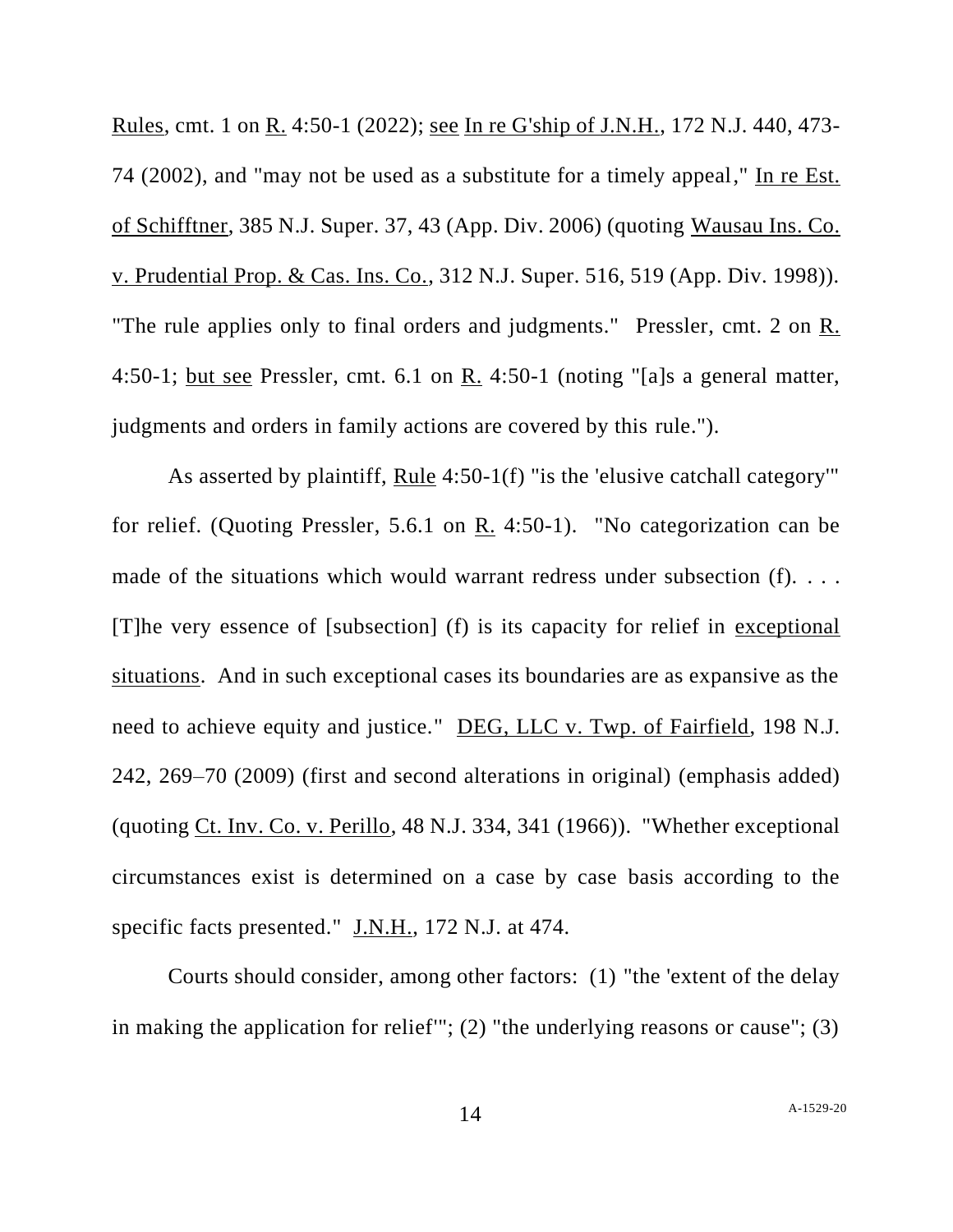"fault or blamelessness of the litigant"; and (4) "any prejudice that would accrue to the other party." Ibid. (internal quotation marks omitted) (quoting C.R. v. J.G., 306 N.J. Super. 214, 241 (1997)); see BV001 REO Blocker, LLC, 467 N.J. Super. at 126. "[T]he correctness or error of the original judgment," however, "is ordinarily an irrelevant consideration." Pressler, cmt. 5.6.1 on R. 4:50-1.

> The very purpose of a Rule 4:50 motion is not, as in appellate review, to advance a collateral attack on the correctness of an earlier judgment. Rather, it is to explain why it would no longer be just to enforce that judgment. The issue is not the rightness or wrongness of the original determination at the time it was made but what has since transpired or been learned to render its enforcement inequitable.

[J.N.H., 172 N.J. at 476 (emphases added).]

Here, plaintiff contends Judge Ballard erred in denying relief pursuant to Rule 4:50-1 because he applied the wrong standards. First, plaintiff argues Judge Ballard refused to reconsider the merits of Judge Suh's decisions. Specifically, plaintiff claims: (1) Judge Suh's October 15, 2018 order denying his request to stay proceedings pending appeal and compelling him to pay child support, alimony, and arrearages was based on an incorrect "finding that plaintiff receives a salary as an employee of Sussex County," (emphasis added); and (2) Judge Suh's March 27, 2020 order compelling him to satisfy the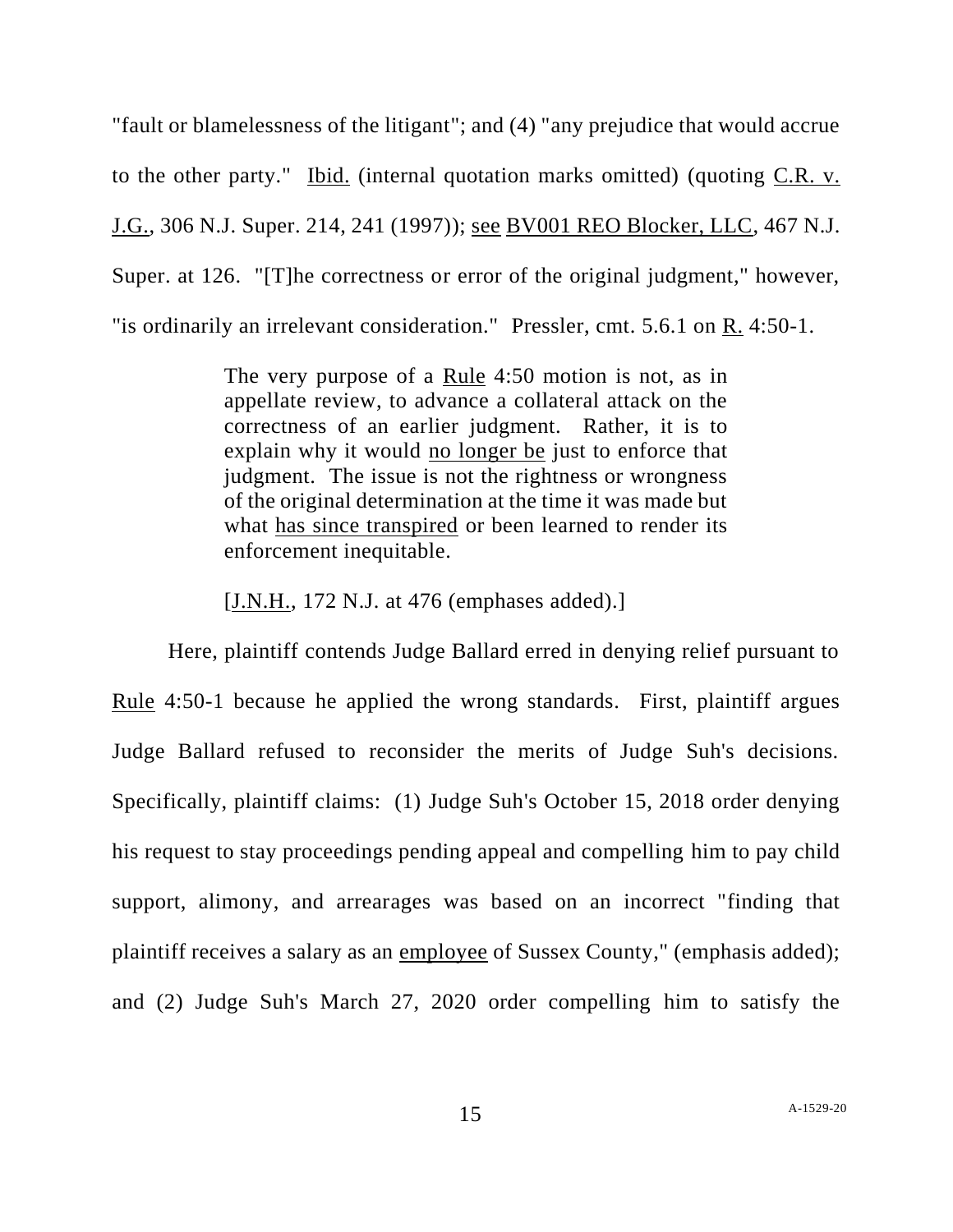Townhouse judgment "was clearly imposed as the result of her prior erroneous conclusion that plaintiff 'enjoys a surplus of \$89,092' per year."

We note both of plaintiff's arguments rely on the correctness of the original decisions, which "is ordinarily an irrelevant consideration." Pressler, cmt. 5.6.1. on R. 4:50-1. However, plaintiff fails "to explain why it would no longer be just to enforce [the] judgment[s]," J.N.H., 172 N.J. at 476 (emphasis added). Indeed, plaintiff has provided no argument, facts, or legal authority to support his contention why an un-appealed, three-year-old calculation $11$ constitutes an exceptional circumstance warranting redress "to achieve equity and justice."<sup>12</sup> DEG, 198 N.J. at 270 (quoting Court Inv. Co., 48 N.J. at 341).

<sup>&</sup>lt;sup>11</sup> Plaintiff claims "he had not fully reviewed the October [15,] 2018 [o]rder until over a year later."

<sup>12</sup> Plaintiff's reliance on our holding in DiPietro, 193 N.J. Super. 533, is misplaced. In DiPietro, the Family Part erred in calculating a vested pension's value for purposes of equitable distribution. See id. at 536-37. The Family Part "intended [the] plaintiff to have [twenty-five percent] of [the] defendant's pension. Through [the judge's] mathematical mistake, however, [the defendant] [would] receive at least twice what the judge intended." Id. at 539. Therefore, we concluded relief was proper under Rule 4:50-1(a). Ibid. First, under Rule 4:50-1(a), the Family Part may correct "a mistake in expressing his [or her] judgment mathematically" within one year. Id. at 539; see R. 4:50-2. Second, the mathematical mistake was relevant to calculating a vested pension's value for purposes of equitable distribution. See id. at 536-37. We did not address Rule 4:50-1(f) in our opinion, as argued in the matter under review. Here, Judge Suh's calculation was not relevant to calculating plaintiff's alimony and child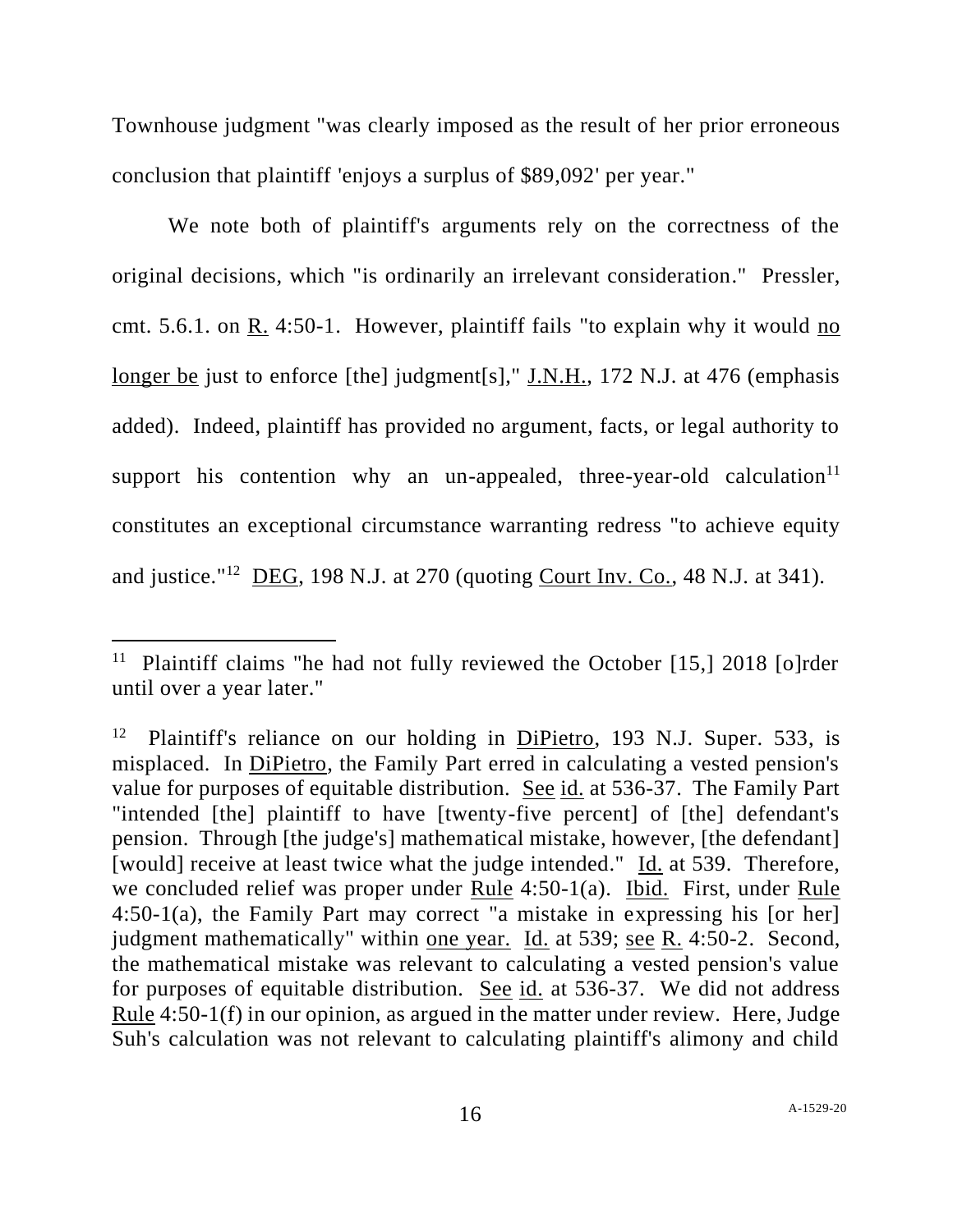Plaintiff's belated arguments with regard to the Family Part's purported errors in considering plaintiff's income and ability-to-pay would more properly have been handled at an ability-to pay-hearing, which he did not request. See Schochet v. Schochet, 435 N.J. Super. 542, 549-50 (App. Div. 2014) ("[A]n [ability-to-pay] hearing has a far more limited purpose: to determine whether the failure to pay was willful."). Therefore, we reject plaintiff's argument that he was entitled to Rule 4:50-1(f) relief. Moreover, even giving plaintiff the most indulgent presumption, his argument relative to the calculations made by Judge Suh in her October 15, 2018 order is time-barred pursuant to Rule  $2:4-1(a)^{13}$ because the forty-five-day time limit to file an appeal has long expired. Rule 2:4-3(e) permits the tolling of the forty-five-day limit if a "timely" motion for

support obligations because his obligations had been previously calculated, entered, and affirmed. Moreover, Judge Suh's calculation did not alter plaintiff's obligations. Rather, the sole purpose of Judge Suh's calculation was to determine whether to grant or deny plaintiff's motion to stay enforcement of his financial obligations pending appeal. Unlike in DiPietro, where the Family Party's mathematical mistake had financial ramifications between the parties, here, Judge Suh's mathematical calculation created no financial ramifications between the parties because she merely enforced plaintiff's already existing financial obligations pending appeal.

<sup>&</sup>lt;sup>13</sup> Rule 2:4-1(a) addresses Time: From Judgments, Orders, Decisions, Actions and from Rules. "Except as set forth in subparagraphs (1) and (2), appeals from final judgments of courts, final judgments or orders of judges sitting as statutory agents and final judgments of the Division of Workers' Compensation shall be filed within [forty-five] days of their entry." Ibid.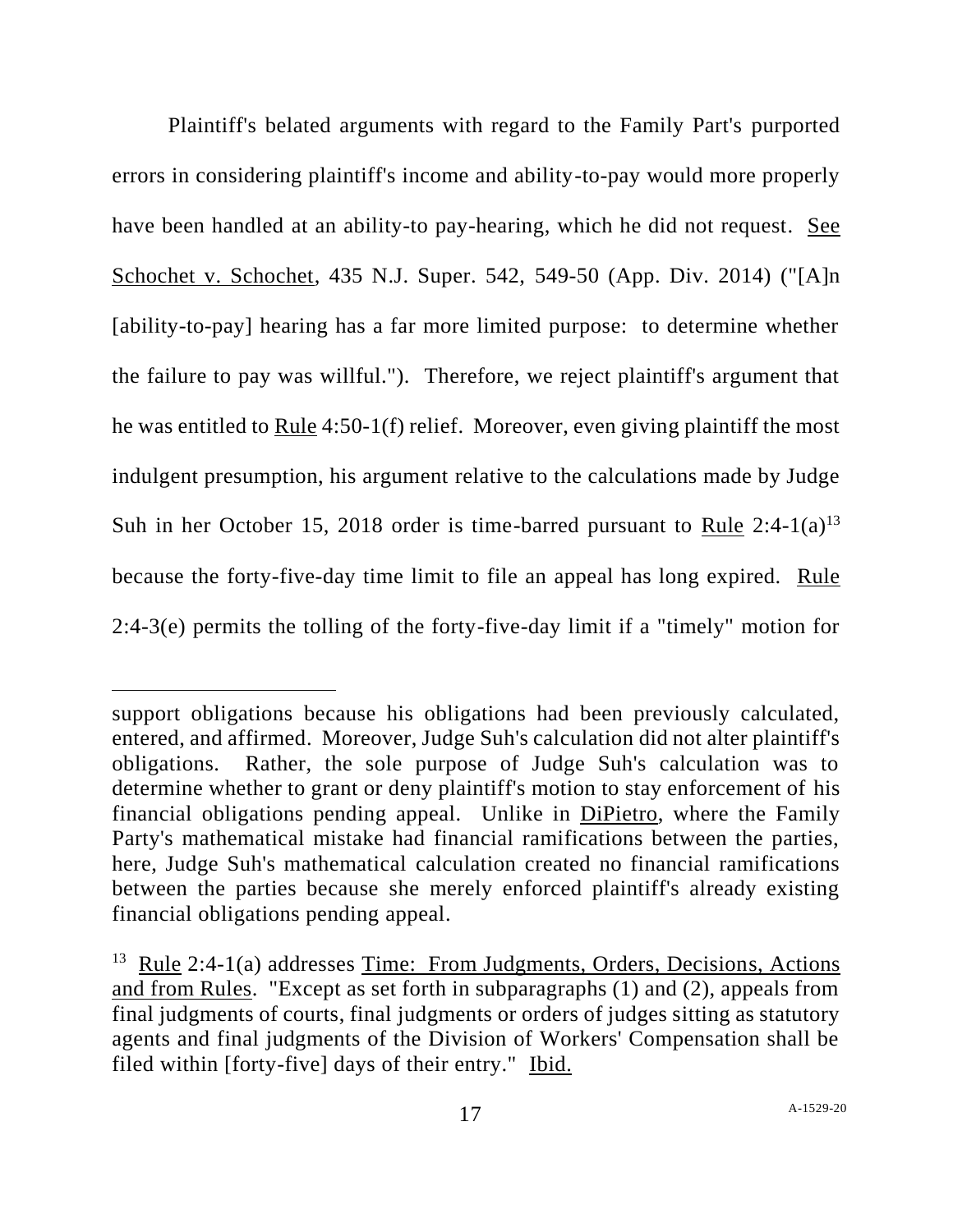reconsideration is filed with the Family Part. The record shows no such motion was filed in the matter under review.

III.

Next, plaintiff argues Judge Ballard applied the wrong standards in denying relief, and "erred by giving undue deference to the erroneous rulings of [Judge Suh] to such an extent that he declared that its 'accuracy' was 'irrelevant.'"

Plaintiff relies on our recent holding in  $Lawson v$ . Dewar, <sup>14</sup> in which we stated:

> If a prior judge has erred or entered an order that has ceased to promote a fair and efficient processing of a particular case, the new judge owes respect but not deference and should correct the error. The polestar is always what is best for the pending suit; it is better to risk giving offense to a colleague than to allow a case to veer off course.

> [468 N.J. Super. 128, 135 (App. Div. 2021) (citations omitted) (Emphasis added).]

Again, we reject plaintiff's argument.

Judge Ballard did not give undue deference to Judge Suh's previous findings but stressed "the accuracy of [her] summary of [p]laintiff's financial situation" was "irrelevant" to enforcing his existing obligations set forth in the

<sup>&</sup>lt;sup>14</sup> We note that our holding in  $\underline{Lawson}$  addressed a Rule 4:42-2 motion dealing with judgment upon multiple claims, not a Rule 4:50-1(f) motion.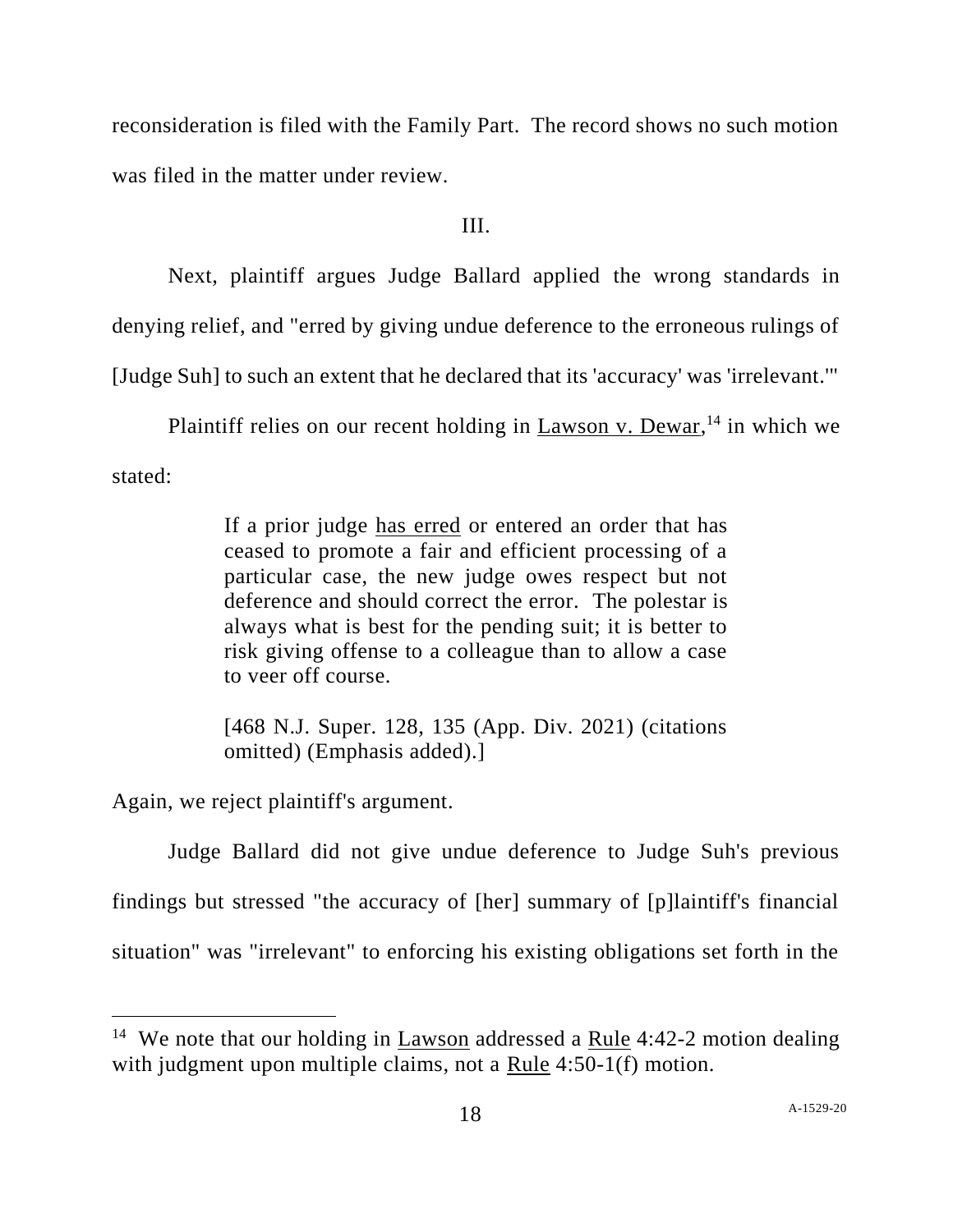October 15, 2018 and March 27, 2020 orders. In arguing Judge Ballard erred by declaring the accuracy of plaintiff's income to be "irrelevant," plaintiff asserts our holding in Lawson entitles him to relief. Plaintiff also claims "the error was obvious" regarding the calculation of his income after he became Sussex County counsel because the County is a client of his law firm, Kelly & Ward, LLC, and not him personally.

Plaintiff also asserts he is entitled to relief pursuant to Rule 1:1-2(a), which provides:

> [T]he Court Rules "shall be construed to secure a just determination, simplicity in procedure, fairness in administration and the elimination of unjustifiable expense and delay." For that reason, "[u]nless otherwise stated, any rule may be relaxed or dispensed with by the court in which the action is pending if adherence to it would result in an injustice."

> $[Salazar v. MKGC + Design, 458 N.J. Super. 551, 558]$ (App. Div. 2019) (second alteration in original) (citation omitted) (quoting  $R$ . 1:1-2(a)).]

Plaintiff does not present a specific argument or cite to facts or legal authority in his brief supporting his contention that he is entitled to relief pursuant to Rule 1:1-2(a). Rather, he merely claims relief "is warranted for all the same reasons and in furtherance of the facts, argument and legal authority set forth" in Rule 4:50-1(f). Consequently, plaintiff has waived the issue. See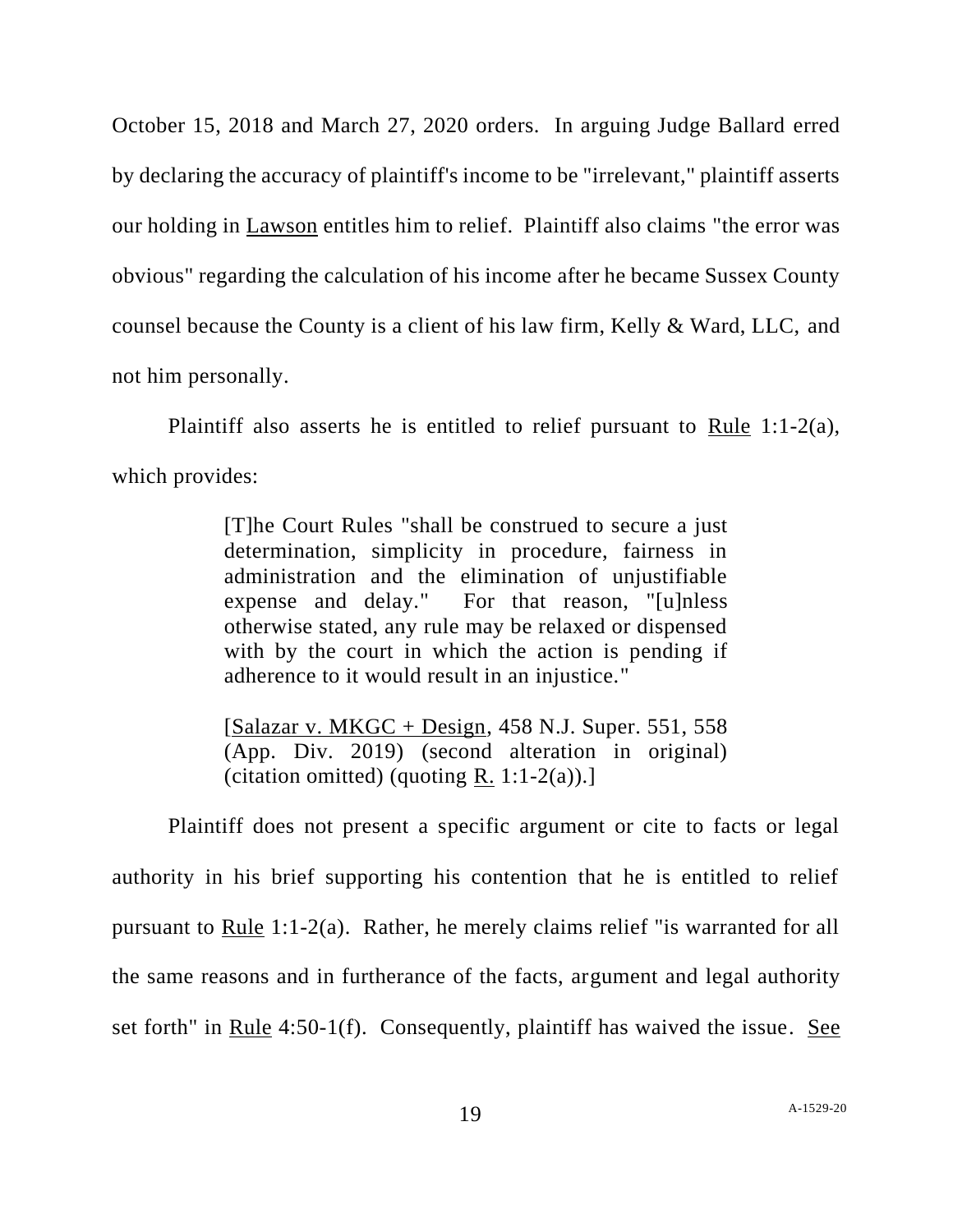State v. Hild, 148 N.J. Super. 294, 296 (App. Div. 1977) ("[P]arties may not escape their initial obligation to justify their positions by specific reference to legal authority.").

We discern no abuse of discretion with Judge Ballard's analysis. The record supports a finding that plaintiff's income changed and ostensibly increased since the FJOD was entered. Plaintiff's child support and alimony arrearages continue to increase, to the detriment of defendant.<sup>15</sup> Moreover, enforcement of the January 20, 2021 order has not even been executed because the ability-to-pay hearing has not yet occurred. Under these circumstances, we conclude enforcement of the January 20, 2021 order would not be unjust or inequitable. See BV001 REO Blocker, 467 N.J. Super. at 124.

## IV.

Finally, plaintiff argues "[s]ince Judge Ballard has already conscientiously expressed his opinion about this matter[,] . . . future proceedings must be held before another [j]udge to preserve the appearance of a fair and unprejudiced hearing," pursuant to Rule 1:12-1(d). (Citing generally Steele v. Steele, 467 N.J. Super. 414, 445 (App. Div.), cert. denied, 248 N.J. 235 (N.J.

<sup>&</sup>lt;sup>15</sup> During oral argument, defendant advised the arrearages are now in excess of \$200,000.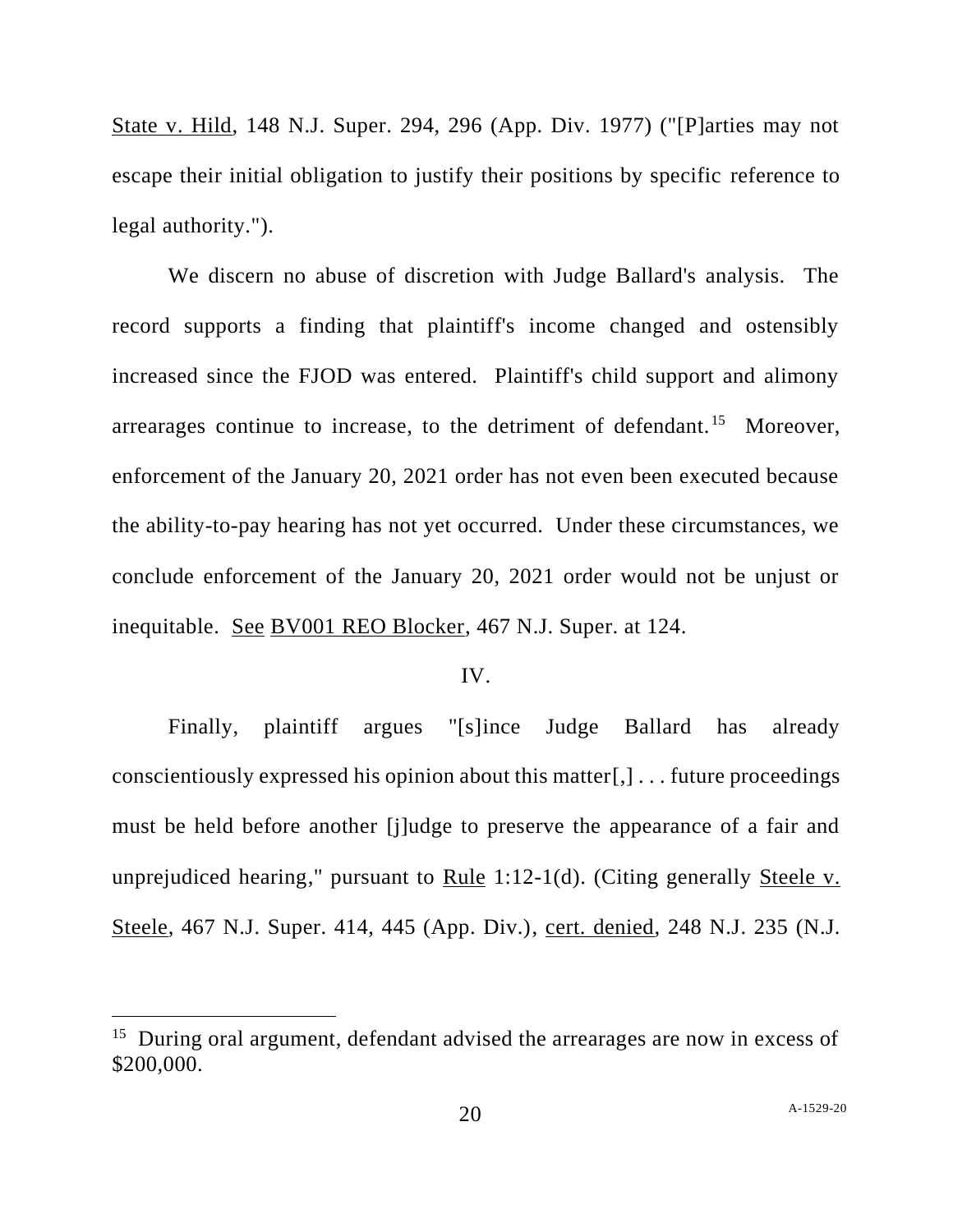2021)). Specifically, plaintiff argues Judge Ballard's deference to Judge Suh's rulings shows he "was not going to seriously reconsider any part of this tortured litigation." Plaintiff references Judge Ballard's comments—"I've reviewed Judge Suh's recent detailed order of May 22[,] 2020. She makes it very clear as to the length that [plaintiff] has gone to avoid his responsibilities;" and "I've reviewed all of the prior orders you have which basically exhausted any credibility with this [c]ourt through your years of efforts."

Rule 1:12-1(d) provides that a judge "shall be disqualified on the court's own motion and shall not sit in any matter, if the judge . . . has given an opinion upon a matter in question in the action." Under this rule, a matter remanded after an appeal should be assigned to a different judge if: (1) the matter is remanded for a new trial; and (2) the judge "expressed conclusions regarding witness credibility." See Pressler, cmt. 4 on R. 1:12-1 (emphasis added).

Alternatively, the appellate court may direct a matter remanded to be assigned to a different judge "to preserve the appearance of a fair and unprejudiced hearing." Ibid.; Graziano v. Grant, 326 N.J. Super. 328, 349 (App. Div. 1999) ("That power may be exercised when there is a concern that the trial judge has a potential commitment to his or her prior findings."); see e.g., Steele, 467 N.J. Super. at 445 (directing another judge to preside over the matter after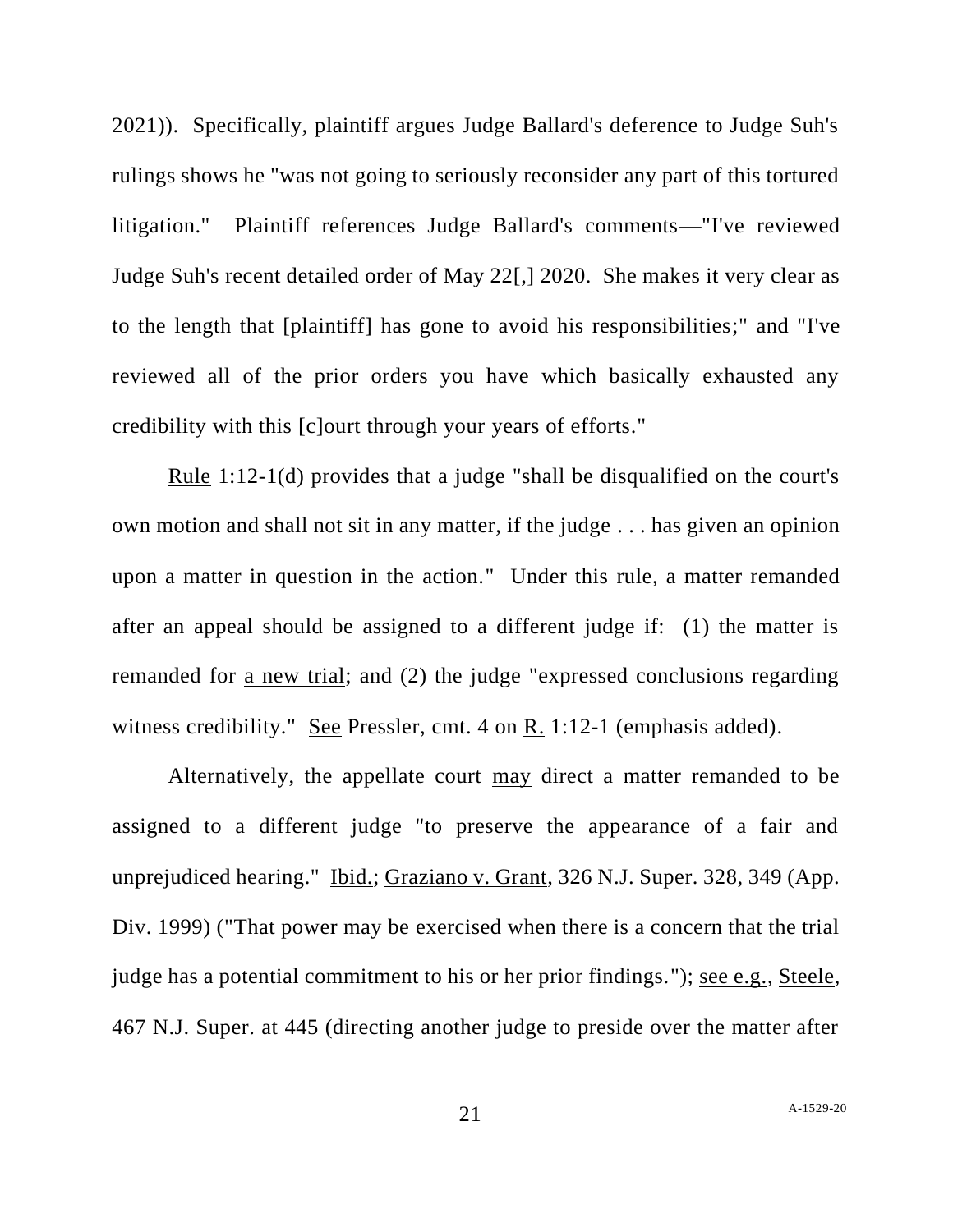remand where the first judge "already conscientiously expressed his opinion about the fairness of the [marital agreement]" and the portion of the JOD that enforced the marital agreement was vacated). However, "such authority is ordinarily sparingly exercised." Pressler, cmt. 4 on R. 1:12-1.

Generally, we leave "the issue of recusal to the judge." Ibid. In Graziano, where the trial judge found the defendant to be pursuing frivolous litigation and inferred he had "engaged in 'chicanery, artifice, sharkness' and 'shady conduct,'" we concluded "[t]his case does not clearly call for the assignment of the matter to another judge." 326 N.J. Super. at 349-50. We held:

> [C]onsideration must be given to the fact that, to some extent, it would be counterproductive to require a new judge to acquaint himself or herself with the litigation. Rather, we believe that an application for disqualification pursuant to R[ule] 1:12-1 should initially be made to the motion judge . . . . If the judge believes that he [or she] is committed to the findings he [or she] has previously made, or there is any other reason which might preclude a fair and unbiased hearing and judgment or which might reasonably lead counsel or the parties to believe so,  $R[ule] 1:12-1(f)$ , we have every confidence that the judge will recuse himself [or herself].

[Id. at 350 (citation omitted).]

We find no basis to have a different judge be assigned to this matter for future proceedings. Plaintiff has failed to demonstrate how Judge Ballard is